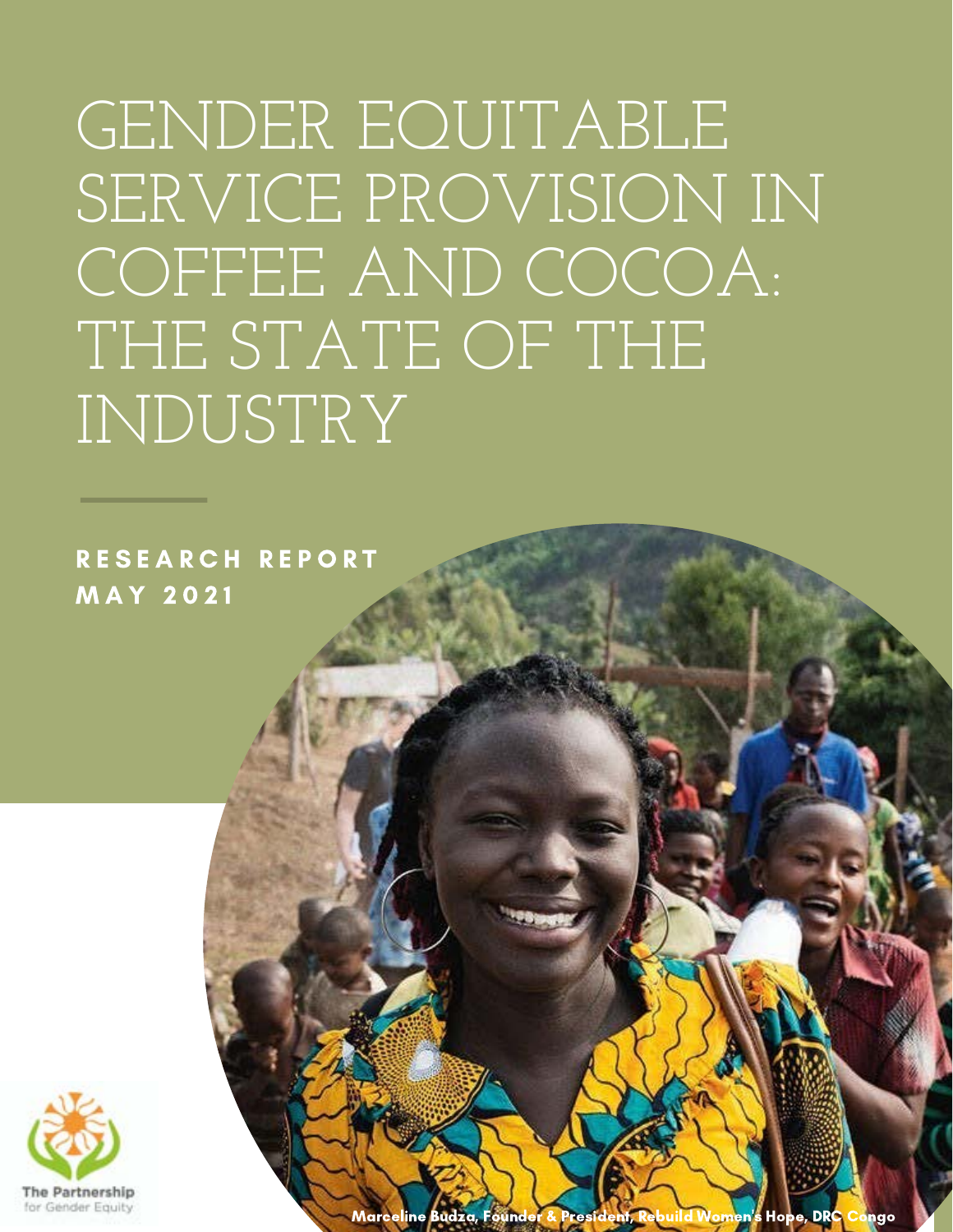## INTRODUCTION

As part of the [Partnership for Gender Equity's \(PGE\)](https://www.genderincoffee.org/) exploration and support of gender-equitable practices in the coffee and cocoa sectors, the organization collaborated with Women Forward International, The United Nations Institute for Training and Research (UNITAR), and the Yale Jackson Institute for Global Affairs to explore and map current practices in the sector. Over a period of four months in early 2021, the team of four Yale graduate students (Abby Cohen, Diana Johnson, Maya Saint Germain, and Robin Schmid) conducted desk research and interviews with coffee and cocoa stakeholders, focusing on 22 public, private, and nonprofit extension and advisory service providers. The team's research is summarized below, highlighting key themes, challenges, and best practices among coffee and cocoa EAS providers with respect to gender equity integration and inclusion in their approach to producer training and capacity building. The report concludes with recommendations for how EAS providers and industry allies can strengthen their approaches to gender equity as it relates to service offerings. PGE also received recommendations, and the report closes with PGE's further commitments to foster greater gender equity within the coffee and cocoa industries.



### Definition of EAS Providers

PGE defines EAS providers as public, private, or civil society companies, organizations, or institutions that offer technical guidance and assistance to farmers, and supply them with investments, inputs, and tools that they can leverage to increase sustainable production and income from agriculture.

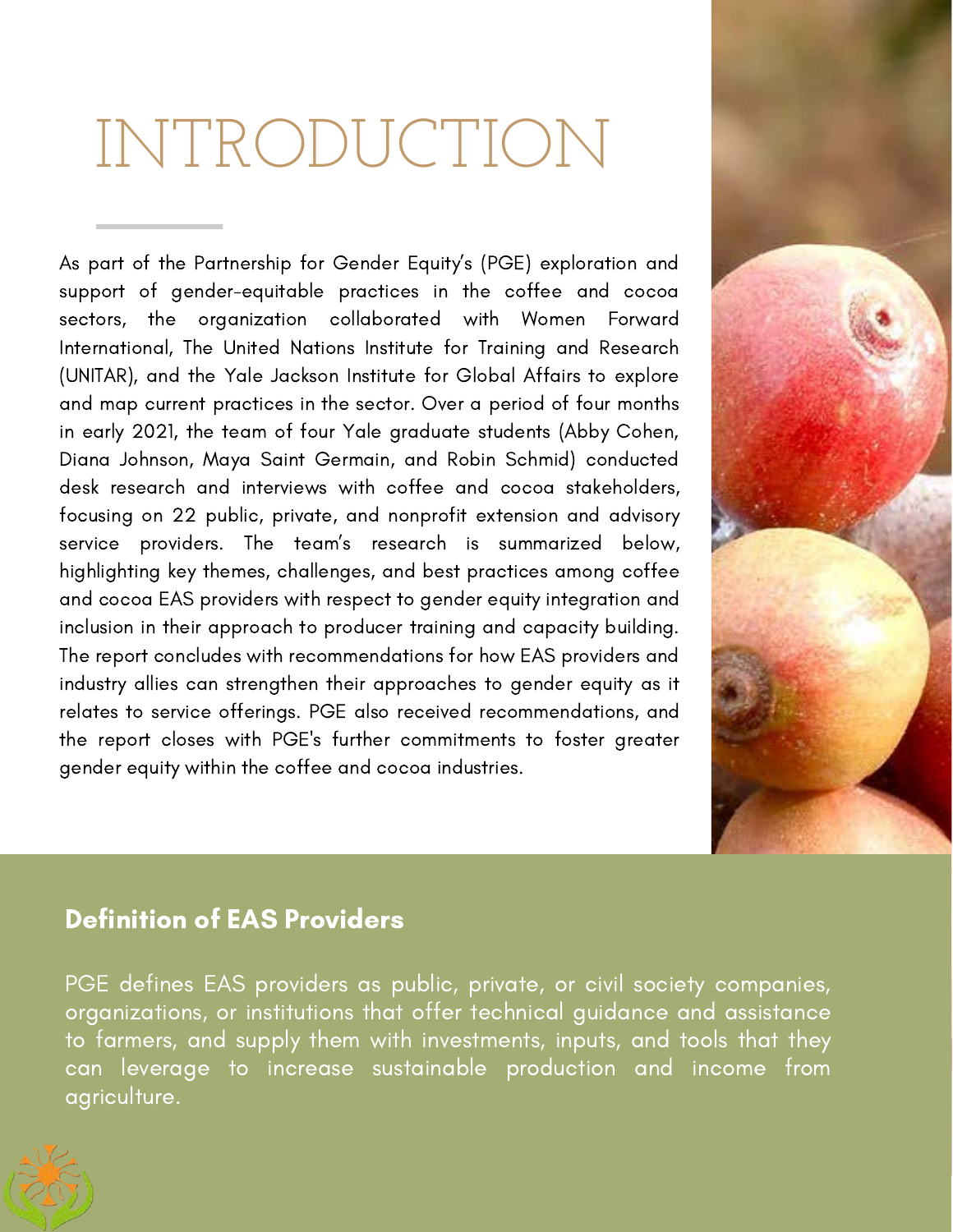## KEY THEMES

This section synthesizes industry-wide themes identified through desk research and interviews related to EAS providers' common practices and motivations for incorporating gender equitable considerations in their programs.

## **Gender Strategy**

Although gender equity is not often part of EAS providers' overall strategies, almost all providers acknowledged the importance of women in coffee and cocoa production and their current marginalization in the industry. When EAS providers address gender, it often falls under the purview of the sustainability department, even though gender is not commonly written into sustainability strategies as a standalone pillar or priority. Since gender is just one component of the sustainability division, many organizations lack gender specialists on staff. And, as a subsection of a larger sustainability strategy, gender integration is frequently addressed in conjunction with a discussion of other marginalized groups, such as youth. The lack of a separate area of focus or independent strategy for gender integration may suggest that gender is still not viewed as a fundamental priority for many of these providers but rather as a small part of the sustainability challenge.

Most gender programs (and gender strategies and/or policies, if articulated) are relatively new, often fewer than ten years old. Providers consistently spoke to the long timeline for achieving gender transformative programming, since providing gender-equitable programs and services often requires challenging cultural barriers and stereotypes.

## **Motivating Factors**

EAS providers with similar missions had corresponding similarities in their stated motivations to integrate gender equity into operations, projects, and programs. These motivations differed along lines of service provider type (organization, public institution, company). For example, companies were most often motivated by profit, while public institutions and nonprofit organizations prioritized alignment with the UN's Sustainable Development Goals (SDGs). Beyond awareness of social and economic inequity, several providers stated the need to include women in coffee and cocoa production - and in agri-food systems more broadly - to meet growing consumer demand. Additionally, EAS providers frequently consider the triple bottom line of sustainability environmental, economic, and social - in a way that often directly references gender equity.

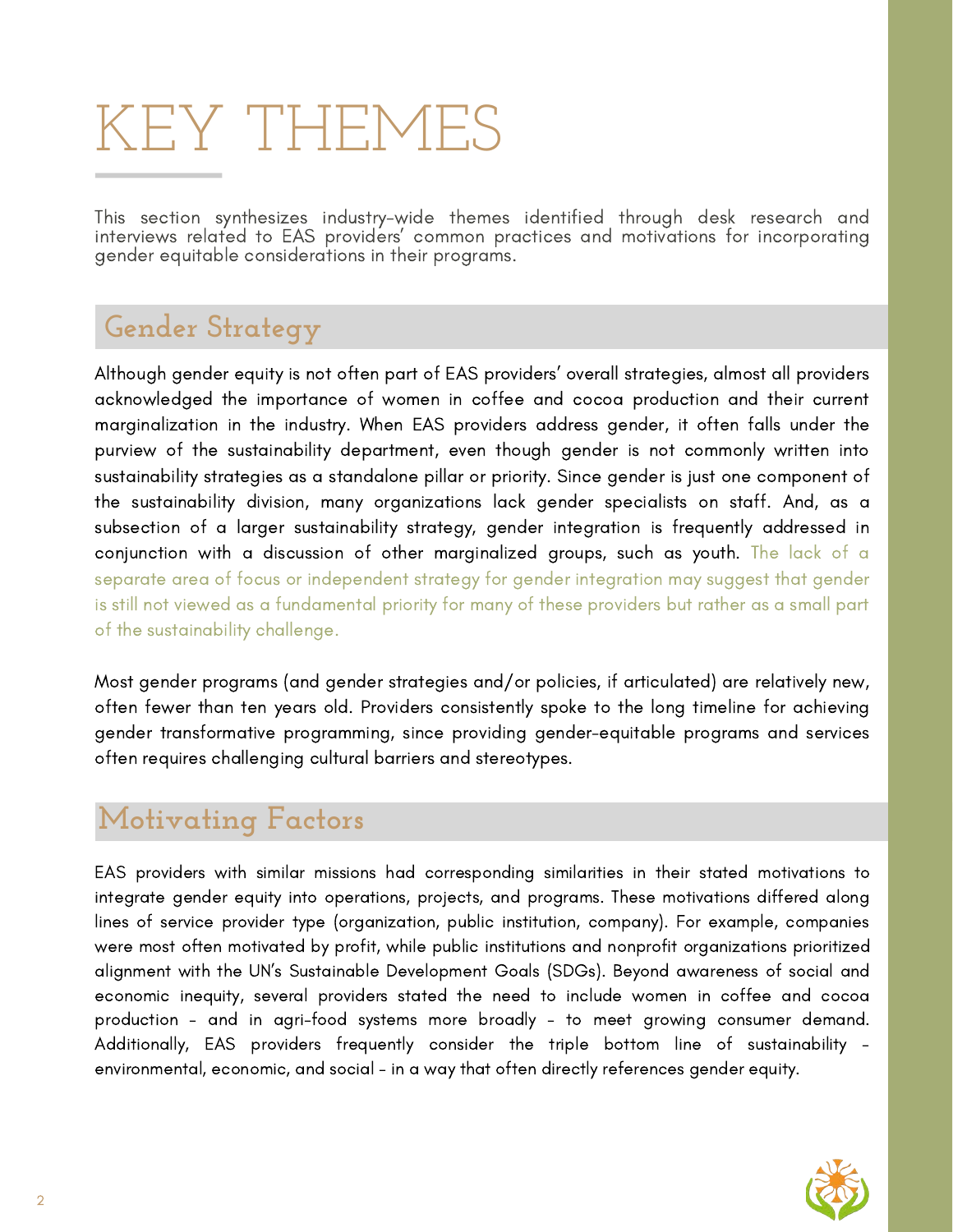Donor-funded organizations commonly noted that the inclusion of a gender component in programs is largely client-led; gender is often only a focal point of programs if a client or donor requests it. Similarly, organizations noted the role of the consumer in motivating gender equitable programming; consumer demand often determines how organizations design their programs. However, smaller, national, or regional public institutions may not feel the same pressure to prove to funders or consumers that gender is a core consideration, and may, therefore, be less likely to make a business case for gender integration.

Additionally, partnerships between EAS providers incentivize the adoption of improved gender equity strategies. Competition between providers also encourages better gender integration as many EAS providers acknowledge the profitability gains from supporting gender equitable initiatives.

#### Frequently noted motivators

- Consumer demand
- Client/donor/key partner demand
- Funding and profit margins
- Branding and marketing
- Sustainable development

## **Building Will**

Cultivating the will among EAS providers to enact gender equity work is realized on several different levels. Consumers are increasingly aware of how ethically sourced (or not) their coffee is, driving demand for specialty women's coffee and putting pressure on coffee traders to consider this as well. At the community/beneficiary level, some EAS providers see a trade-off between focusing on gender issues and infringing upon community relations with coffee- or cocoa-producing communities where cultural norms make gender a sensitive issue. However, where gender initiatives emerge successfully, it is often in response to the needs of community level groups. Lastly, at the corporate level, ambitious, executive commitments are considered necessary to get at the root of structural inequities. Consistent and strong motivation from EAS provider leadership is needed to drive change and to systematize gender equity throughout producer service provision. In the absence of a formal, high-level strategy, a grassroots approach to gender-focused work misses opportunities for sustainable change and proactivity.

## **Mainstreaming of Gender Programming**

Gender mainstreaming includes taking into account the different needs of women and men, considering intersectionality, like race and social class, and consistently integrating a gender perspective across all areas of work. The team found that nearly all EAS providers lack consistent gender mainstreaming efforts and that EAS providers are not considering gender in all projects and activities. Gender programs vary by region, by sector, and by project, and a given provider's portfolio often lacks consistency. While providers may prioritize gender programming for specific projects, gender is almost never highlighted as a key priority across all services or all sectors.

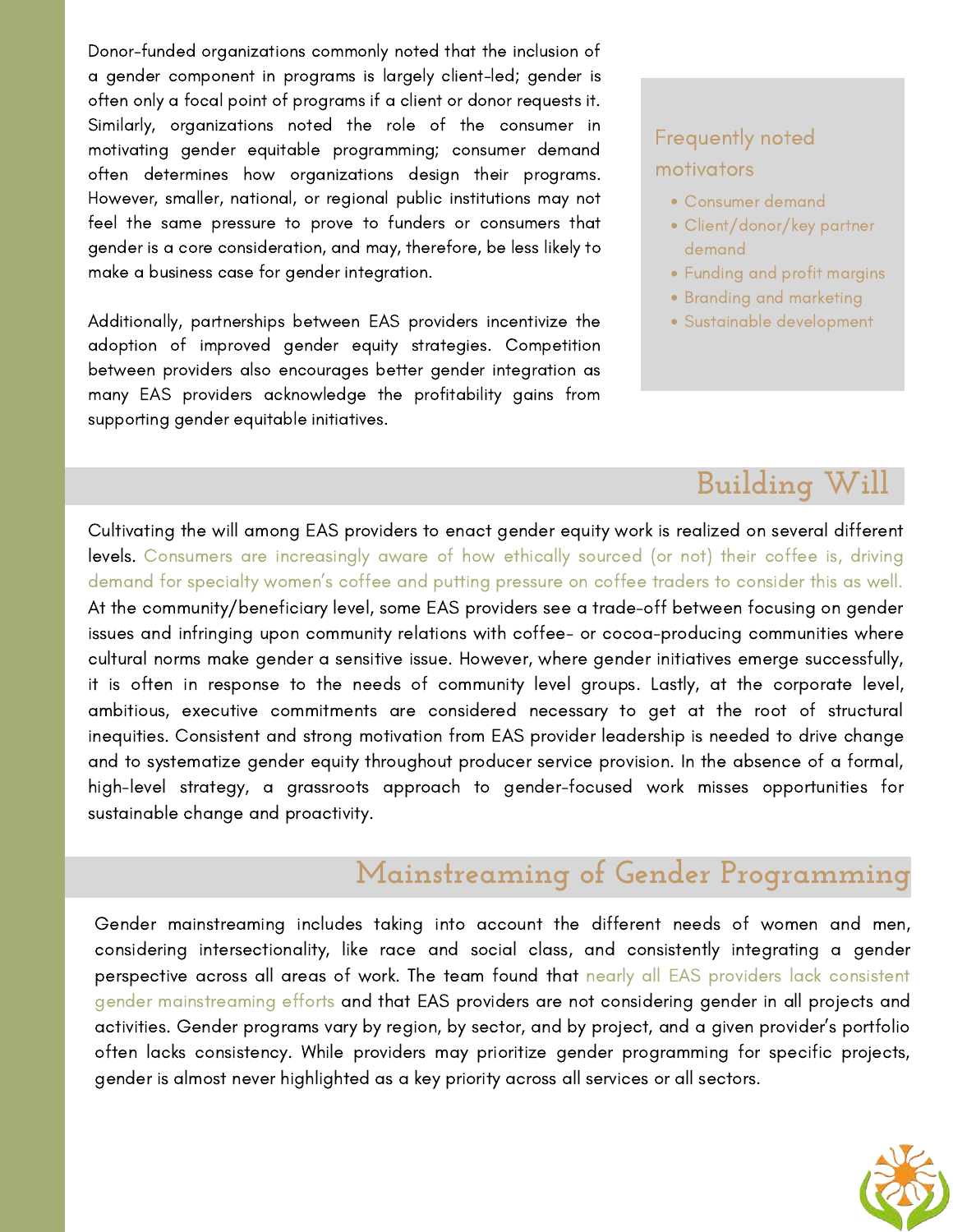## **Data Capture and Reporting**

A cross-cutting theme across many organizations, public institutions, and companies studied was the lack of available gender-disaggregated data. Although many of the EAS providers publish annual reports and highlight impact data on their websites, quantitative and qualitative gender-disaggregated data is largely only referenced in case studies. Beyond attendance measurement, gender-specific indicators and outcomes are only available when referenced as part of specific gender projects and in case studies. However, when gender is a mainstreamed consideration, gender equity efforts are integrated into all projects and require more intentional data collection. The current lack of data makes it difficult to determine if EAS providers are proactively differentiating between gender-focused projects and the integration of gender equity into all projects and activities. Without available data and clarity around the differentiation between targeted interventions and gender mainstreaming, it is largely unfeasible to assess what percentage of resources are allocated to EAS provider gender-focused work.

## **Impact Measurement and Continuous Learning**

While at smaller organizations data capture is limited to tracking attendance against gender quotas for trainings, interviewees expressed an understanding that attendance alone does not measure impact. However, current gender programming is largely focused on encouraging women's participation, without further investigation of impact or long-term outcomes.

Because gender integration is decentralized, it is often hard to share lessons learned across different regions, sectors, and programs within organizations and between organizations. When lessons learned and best practices are disseminated throughout an organization, by a knowledge management team, for example, staff often fail to productively apply this knowledge. This is often due to a lack of meaningful engagement with projects outside of their own area of expertise, a lack of time that would allow for application of lessons to their current work, or a belief that contextual differences make application of cross-regional learning too challenging.

#### DID YOU KNOW?

Multiple EAS providers reinvest profits from agricultural projects and programming into gender equity work.

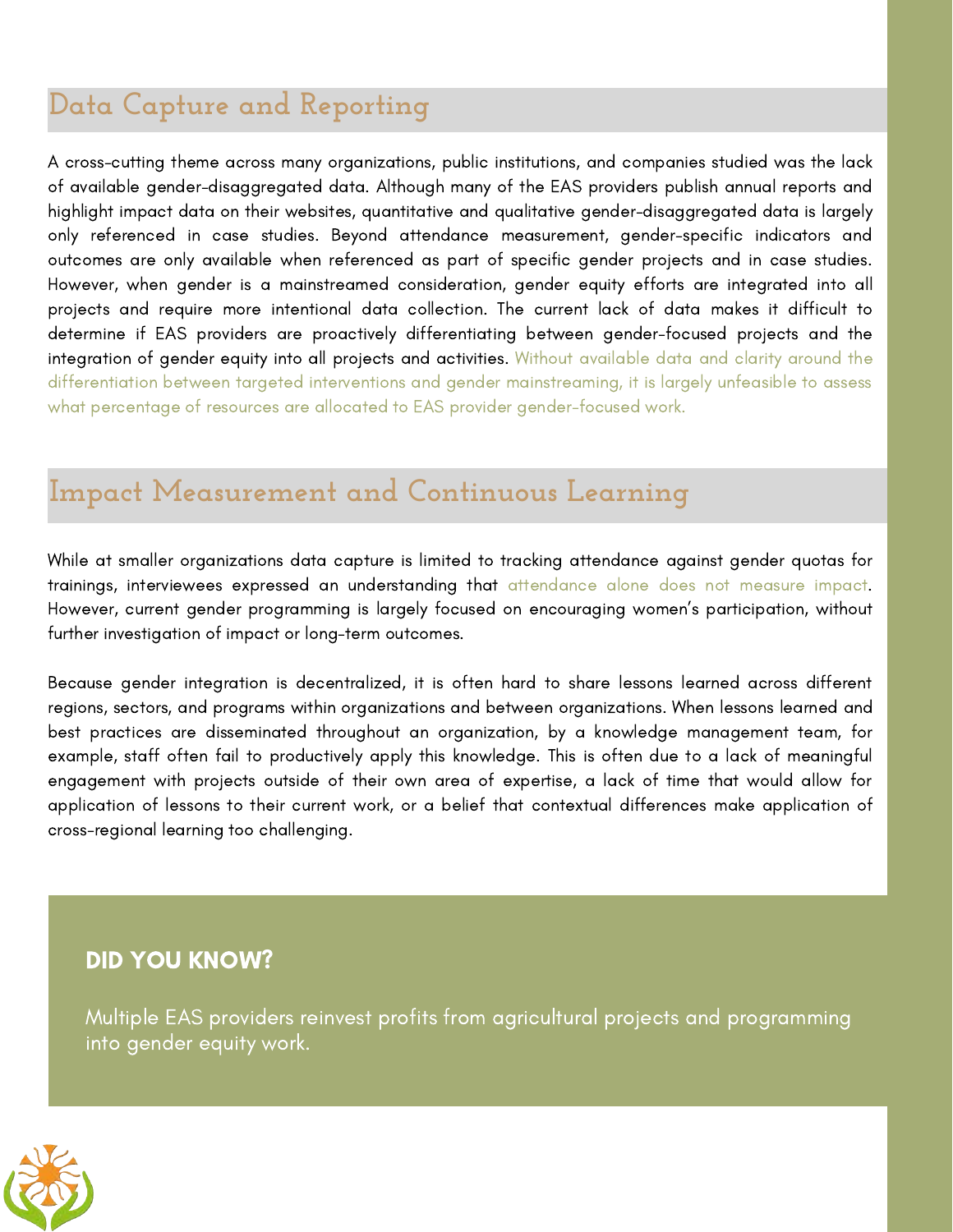# CHALLENGES

In addition to identifying common themes regarding gender strategies and gender programming across EAS providers, the research team also recognizes key challenges with EAS provider's internal capacity to promote proactive gender programming and comprehensive data collection, as well as the difficulties of garnering community buy-in for gender initiatives.

## **Reactive instead of Proactive**

Strategies for gender equity have largely been implemented as a reaction to the demands of consumers in a market that increasingly values sustainability. This reactive approach to adopting gender as a priority area, which is particularly notable amongst public and private providers as opposed to donor-funded organizations, has led to ad hoc gender-focused programming. This results in:

- EAS providers lacking gender-focused staff and sufficient financial resources to design and scale long-term gender-responsive programming
- Inconsistent implementation of gender programming that varies greatly by regional office and local context
- Inconsistent definitions of gender equity and gender inclusion that are not mainstreamed internally, preventing staff from understanding their individual responsibility to support gender efforts
- Gender strategy not yet being institutionalized or operationalized

#### *IN THE SPOTLIGHT*

One company has a platform through which it invests in the inclusion of women within both its corporate structure and within the communities they serve.

Multiple EAS providers reinvest profits from their programming and agriculture projects into gender equity work.

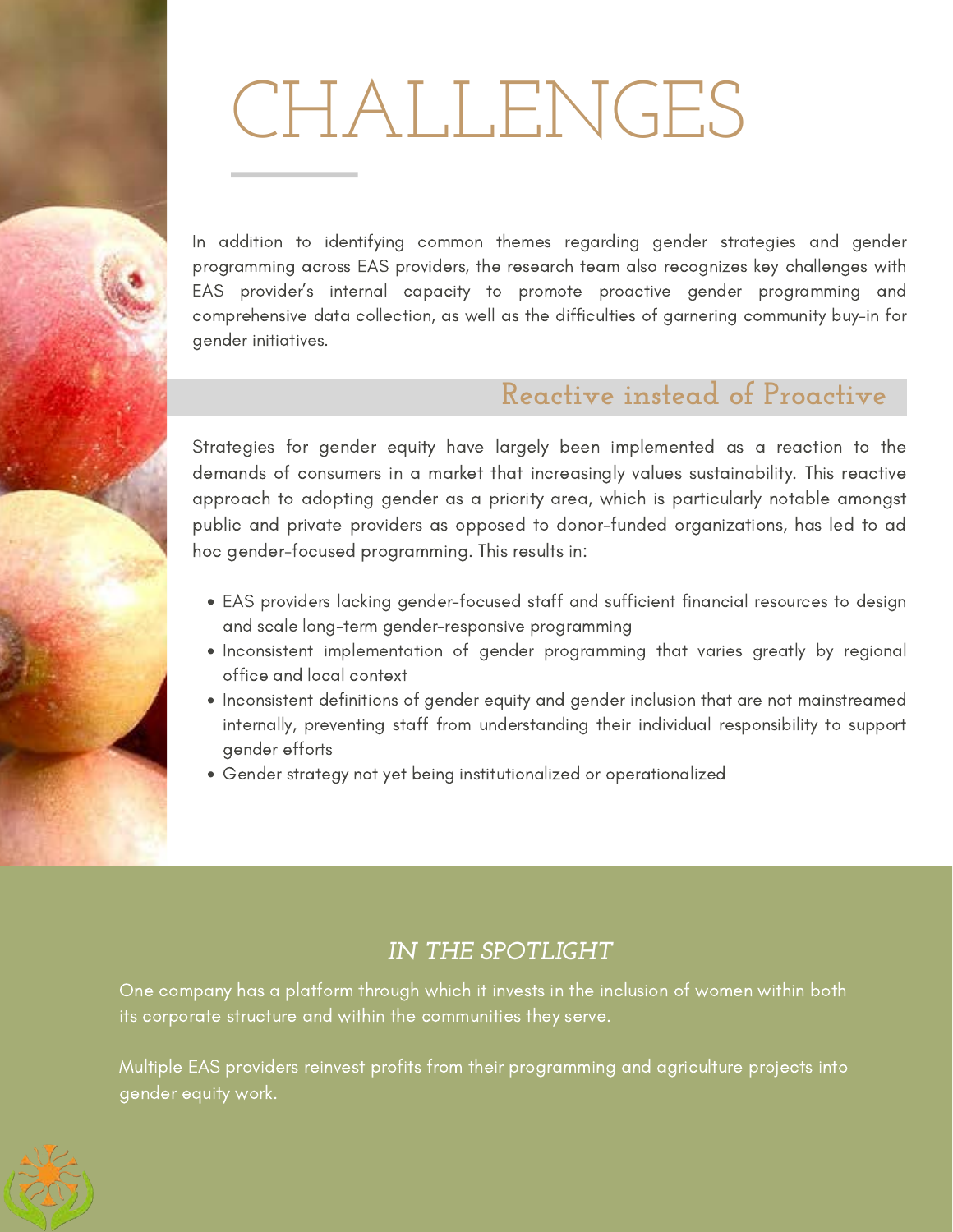## **Lack of Data Collection Resources**

Although EAS providers recognize the importance of data collection and impact evaluation for carrying out gender inclusive programming, many report the inability to enact a robust monitoring system that captures gender equitable outcomes and indicators. This results in:

- EAS providers lacking the ability to measure the mid- or long-term impact on gender outcomes at the individual, community, or market levels in continuous learning and evaluation cycles, despite seeking to prioritize smallholder women farmers for short-term interventions
- Attendance of women at EAS provider trainings and women's membership in cooperatives being used as a baseline for effective gender programming without considering that women's participation is only the first step towards gender equitable outcomes
- The inability to conduct comprehensive gender analyses before beginning project implementation
- Continued difficulty in securing investment for learning and evaluation
- A lack of evidence-based literature to allow for sharing best practices to promote gender equity in the sector.

#### Community Context and Relations

There is a perceived trade-off between maintaining trust and a positive working relationship with members of coffee- and cocoa-growing communities and working to transform local attitudes about gender. Furthermore, land rights and financial access remain barriers for women's participation and leadership in farming communities. The challenges of community context and ensuring community buy-in result in:

- The need for long-term investment and collaboration with communities, allowing for patriarchal structures and gender stereotypes to be adequately addressed
- The need for men to be included in community programming aimed at women's empowerment, particularly through sensitivity trainings
- Difficulties in scaling gender-responsive program design, given such divergent local contexts



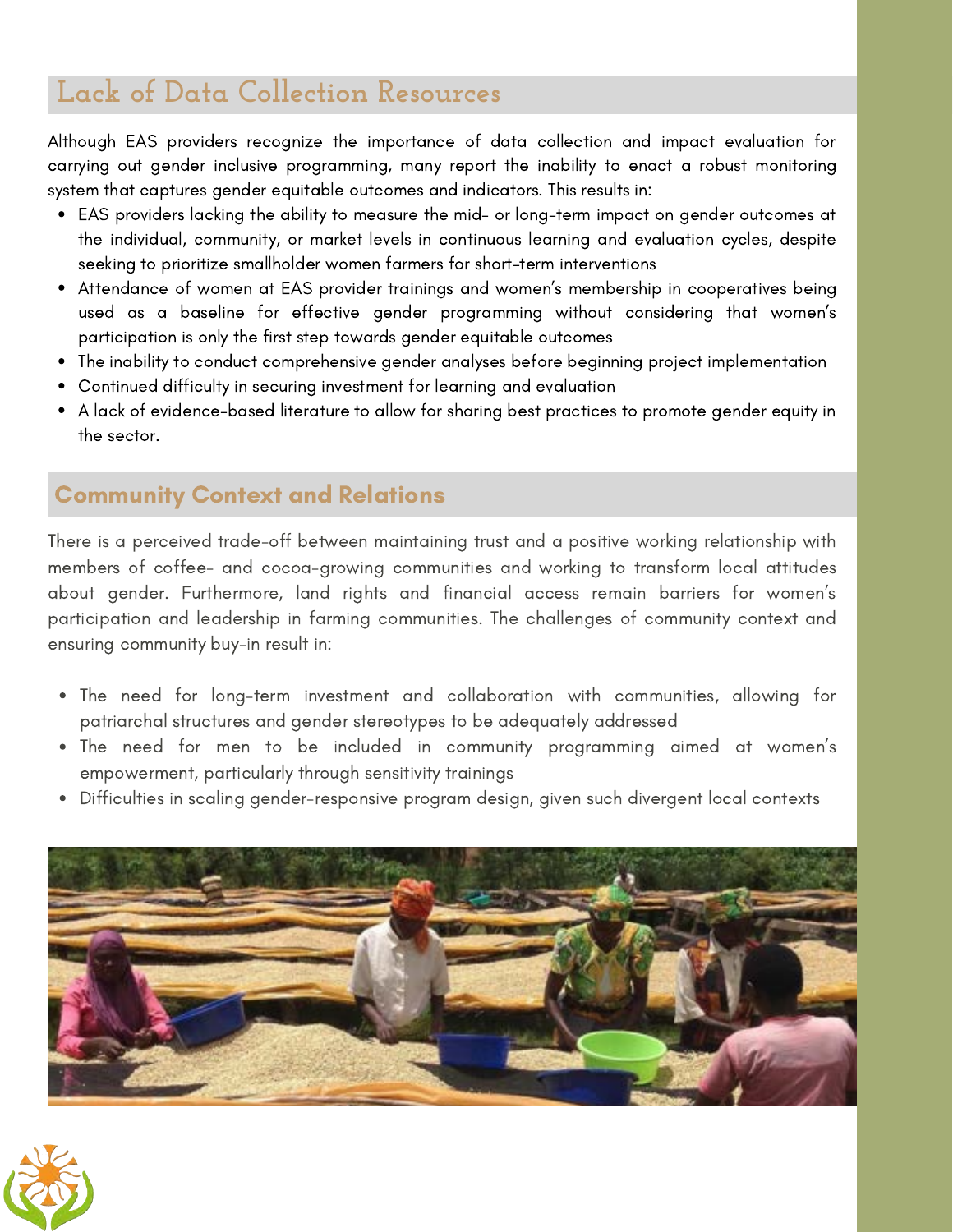# BEST PRACTICES

This section highlights existing best practices among EAS providers as related to gender equity work and gender mainstreaming in farmer-facing programming. The best practices are organized by key lessons learned.

### **Leveraging Partnerships**

Partnerships within the sector with capable organizations and knowledgeable parties make gender work more likely to be implemented. There are several ways in which partnerships may be utilized by industry actors for success in gender equity. Some EAS service providers work with local organizations, public sector officials, private sector actors, and even social movements. Many others collaborate with fellow industry partners to share resources and knowledge. They stated that multi-sectoral partnerships are often the most effective in gender work.

#### *IN THE SPOTLIGHT*

One organization has developed an institution-wide platform and resource hub for gender inclusivity. Through this hub, they share gender knowledge across their network and have created a gender readiness tool that staff and partners can access in order to assess gender mainstreaming impacts in projects, programs, and evaluation and learning systems.

Another organization, as part of its strategy to systematize innovative gender approaches into their work and into the sector at large, utilizes a toolbox for cocoa farming representatives and suppliers. The tools detail how gender equity can be implemented and measured in various aspects of service provision and programming.

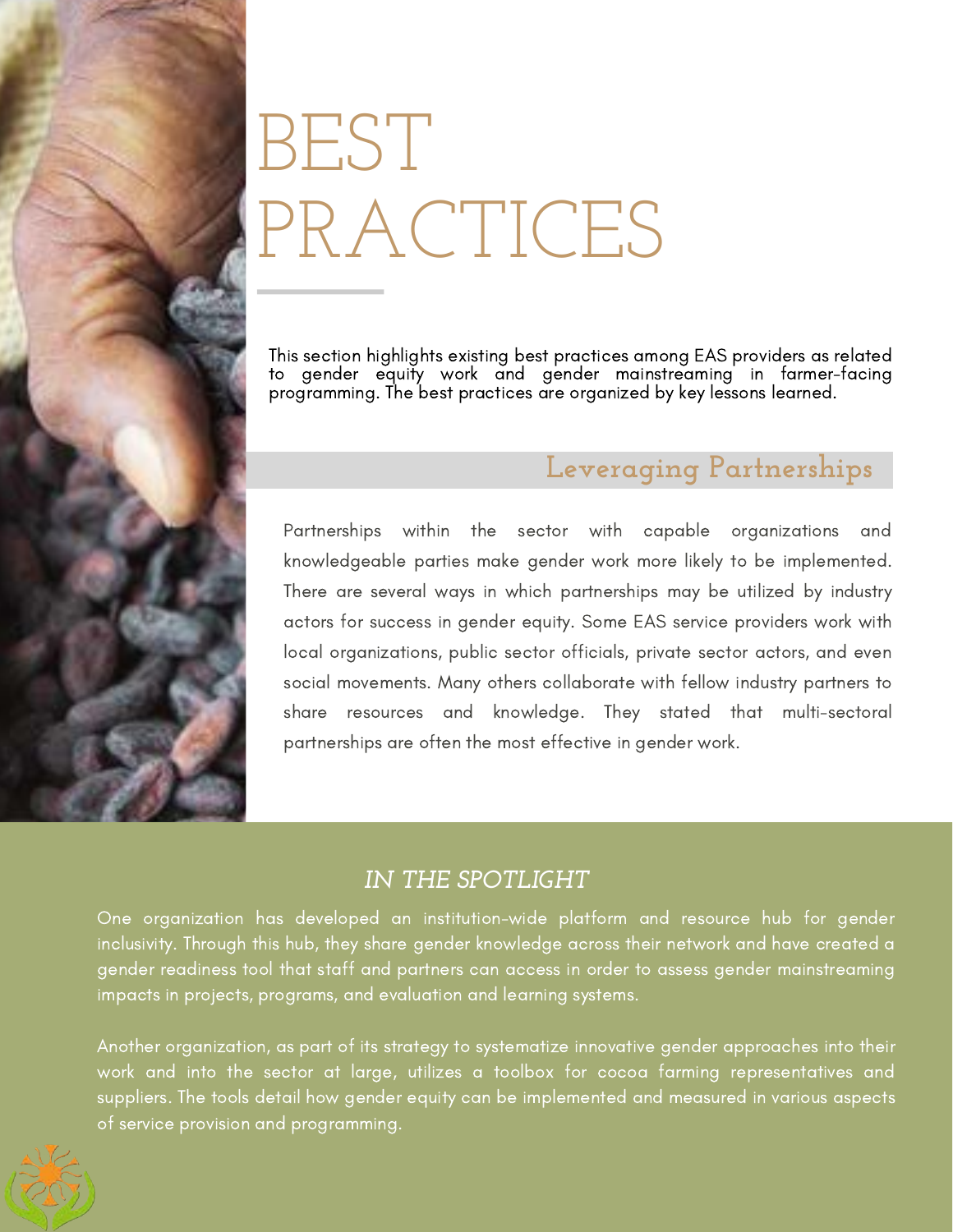### Engaging Meaningfully with the Community

Many organizations regularly consult directly with community members, especially women, to give the local community a voice in decision making and program creation. Others tailor-make their programs to be relevant for the perceived or understood needs of selected communities. EAS providers also empower community members to function as leaders and role models for gender equity.

Community engagement by many EAS providers is long-term and sustained rather than one-off trainings.

### Prioritizing gender equity

Some EAS providers work internally through human resource departments to improve gender equity. This includes instituting corporate program structures to train and encourage women to take on senior roles.

These internal programs are implemented in addition to farmer training initiatives and incountry gender projects. Organizations recognize that trainers, agronomists, and other farmerfacing individuals should have at least a basic understanding of gender equity work because trainers often hold the same gender beliefs/stereotypes as community members.



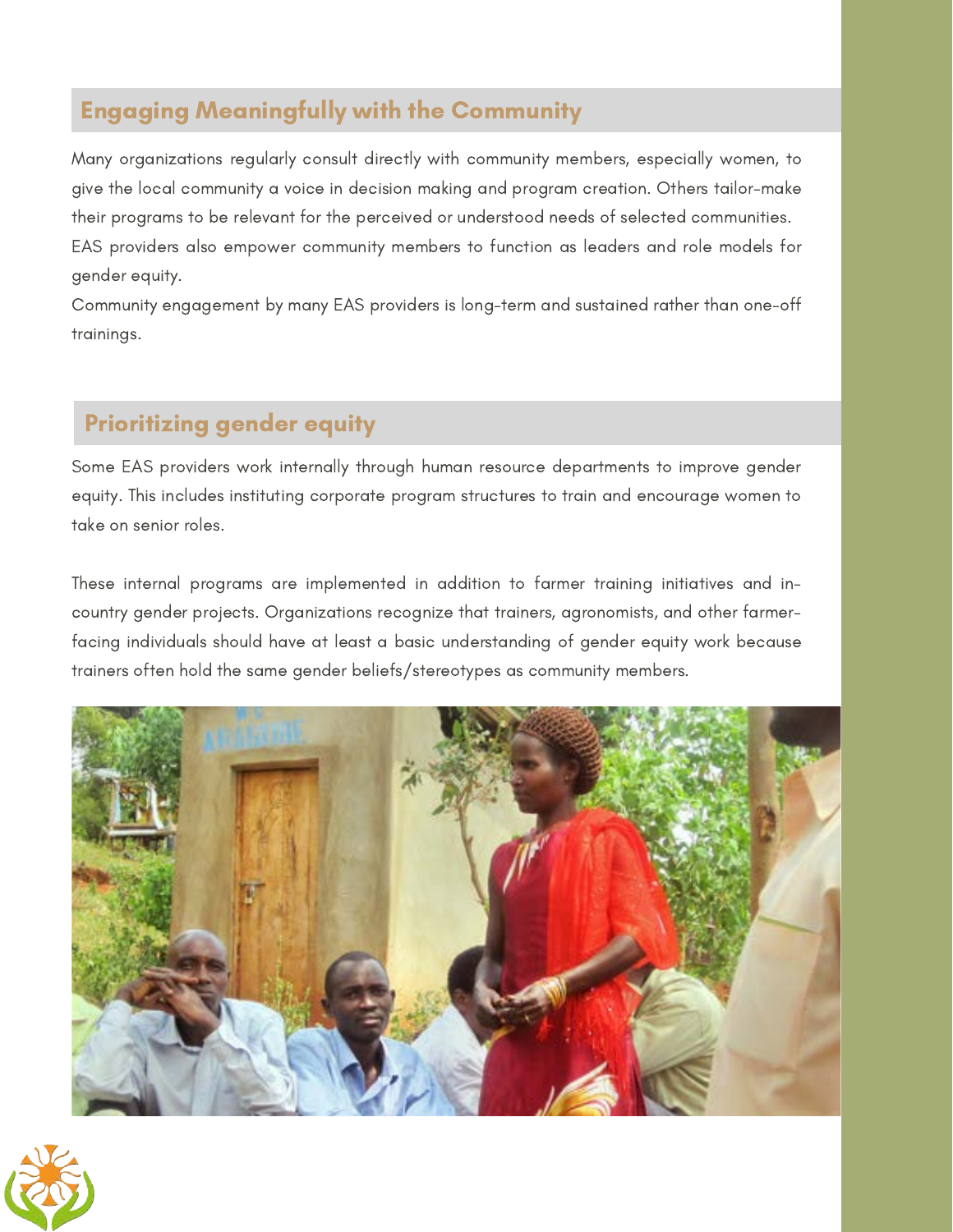## **Training Accessibility**

Many organizations successfully prioritize the inclusion of women in their programming and training. This is achieved by giving women priority access into programs, scheduling trainings during times that don't interfere with women's other commitments, offering on-site childcare to ensure women are fully present for trainings, and developing and tracking targets for women attendees and participants. In addition, some providers tailor trainings to every education level and utilize a female facilitator to increase accessibility.

## **Thinking Holistically**

Some EAS providers supplement technical agricultural skill development with services focusing on social issues and tangential skills that feed into women's success as growers such as providing general education, improving literacy, and building leadership skills and confidence. Strengthening women's capacity can have a greater impact than services that just aim to boost their participation.

### *IN THE SPOTLIGHT*

An organization headed a project in Nicaragua and El Salvador which provided coffee farmers with training in agricultural and climate-resilient practices. Though the main goal of the project was not increased gender equity, the organization recognized its importance and included gender-focused indicators in the project's evaluation scheme to ensure the project targeted women and prioritized their integration.

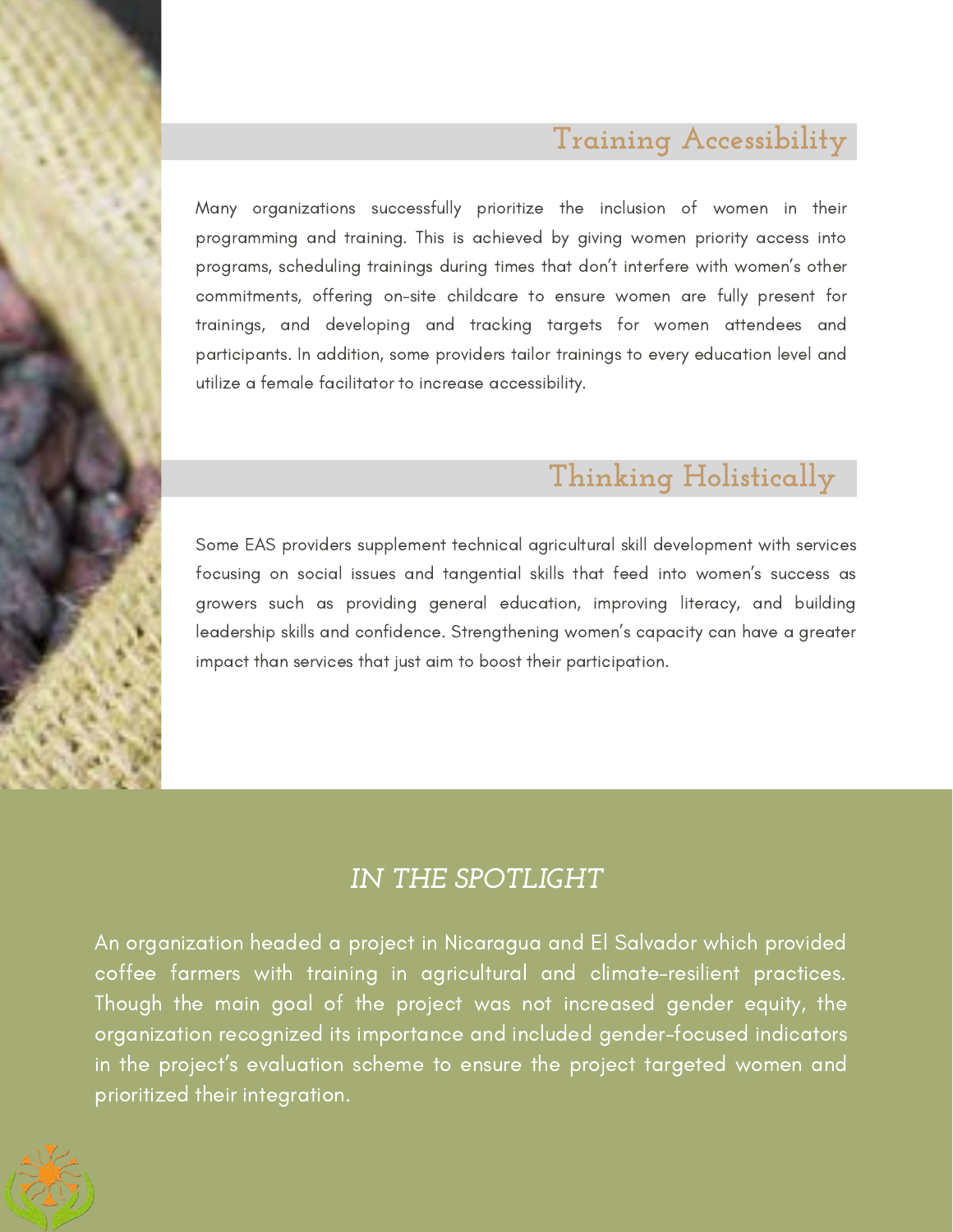## RECOMMENDATIONS

Based on the research conducted, the Yale team proposes the following recommendations for PGE, or any third-party provider, as well as recommendations for EAS providers and the coffee and cocoa industry as a whole:

## Recommendations for a third-party

Technical Assistance

Support EAS providers as gender specialists in integrating gender into action plans, business strategy, sustainability strategies, and organizational structures that include a gender-focused division.

Assist EAS providers through trainings, workshops, and written materials in improving data collection procedures, developing reliable monitoring, evaluation, and learning (MEL) tools, and synthesizing data through transparent, comprehensive reporting to ensure efficient gender mainstreaming.

Support EAS providers in prioritizing gender equitable practices at all levels of

Support EAS providers with regional, fit for purpose, gender analyses of farm level organizational structures, attitudes, and practices, prioritizing input from participating beneficiaries and stakeholders

Apply an individualized approach when working with EAS providers that aligns with the wide range of gender integration capacities that exist in the sector.



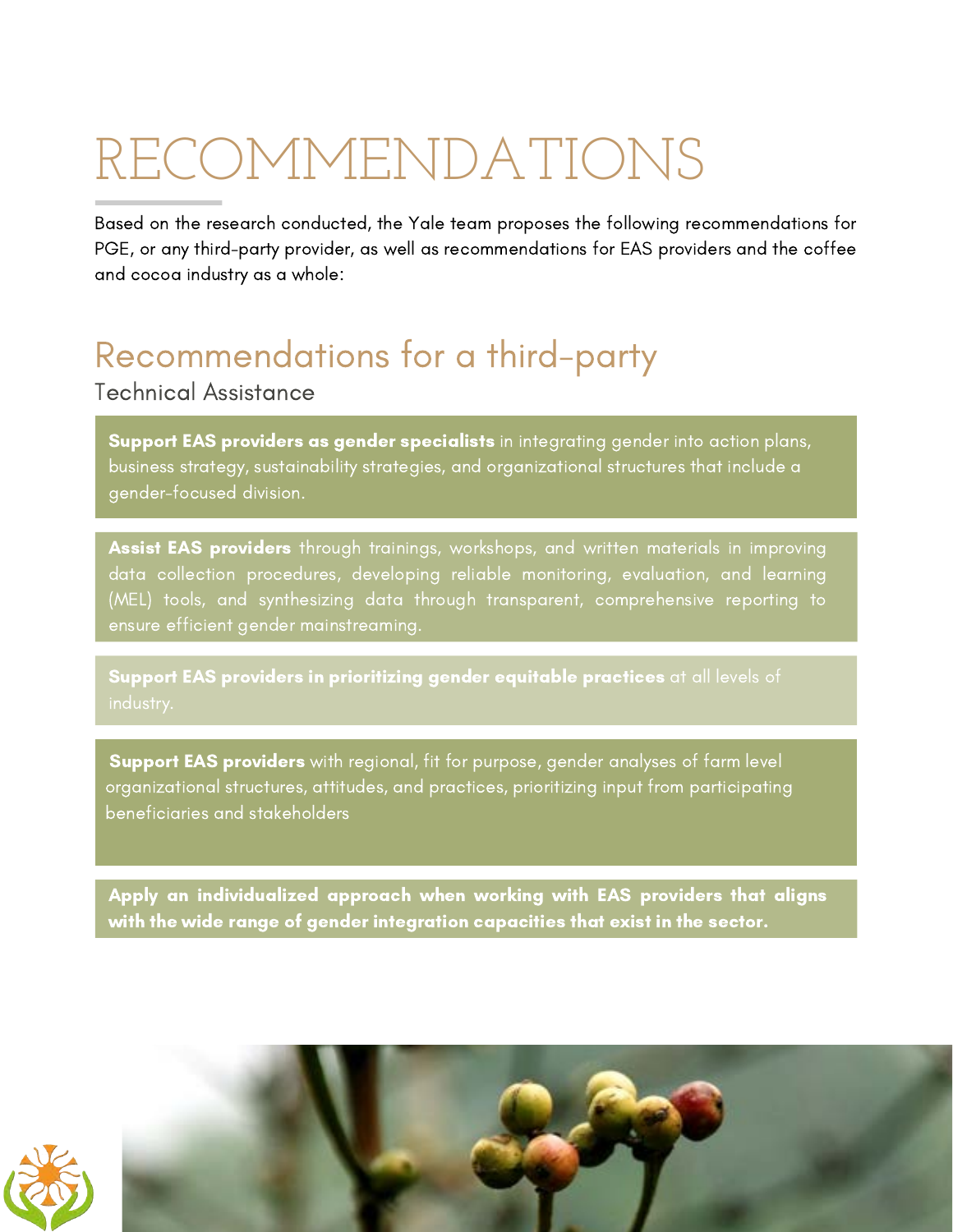#### Learning

Publish an annual industry report with best practices, recommendations, and resources that hold EAS providers accountable and provide them with constructive feedback and a roadmap for improvement. Similarly, update and circulate the Gender Equity Index (GEI) annually.

Ensure that solutions are context-specific and honor community interests through a process of consultation and local ownership.

#### Alliances

Encourage EAS providers to engage in competitive collaboration to push the industry forward on themes of gender equity integration.

**Build partnerships** with EAS providers that already have successful gender strategies by

#### Enabling Environment

Highlight the business case for gender equity to advocate for internal consideration of gender and encourage buy-in.

Propose and pilot innovative solutions that respond to the needs of women produces, women farm workers, and particularly to the "invisible" workforce of unpaid female family members.

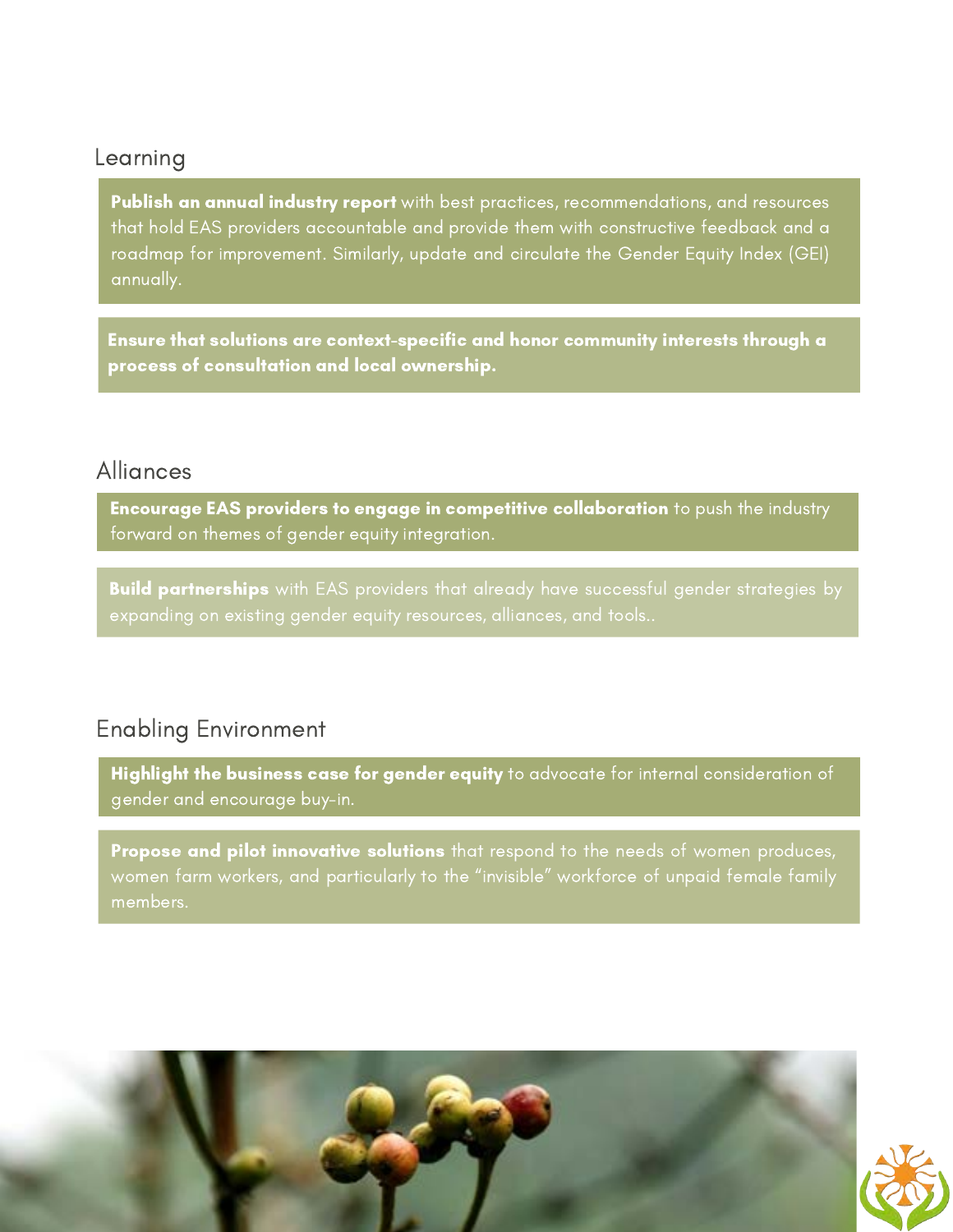## For the Industry

#### To Establish

Articulate and publish a gender strategy, both a global and cross-sectoral gender strategy as well as context sensitive strategies that take into account particular regional considerations.

Seek support from third-party gender experts as needed, through trainings, workshops, and consultative services, to create or improve gender strategies, programming, key performance indicator development, and data collection procedures

Clearly and comprehensively communicate ongoing gender work, gender inclusion goals, and progress on achieving the gender strategy in annual and quarterly reporting, case studies, and blogs available to interested parties.

Develop a comprehensive and systematized MEL approach, collect gender disaggregated data consistently, employ impact measurement and evaluation, and systematize reporting.

To expand upon or enact new gender equity work and programming, seek to discover and build partnerships with other industry actors that have successful gender strategies and approaches

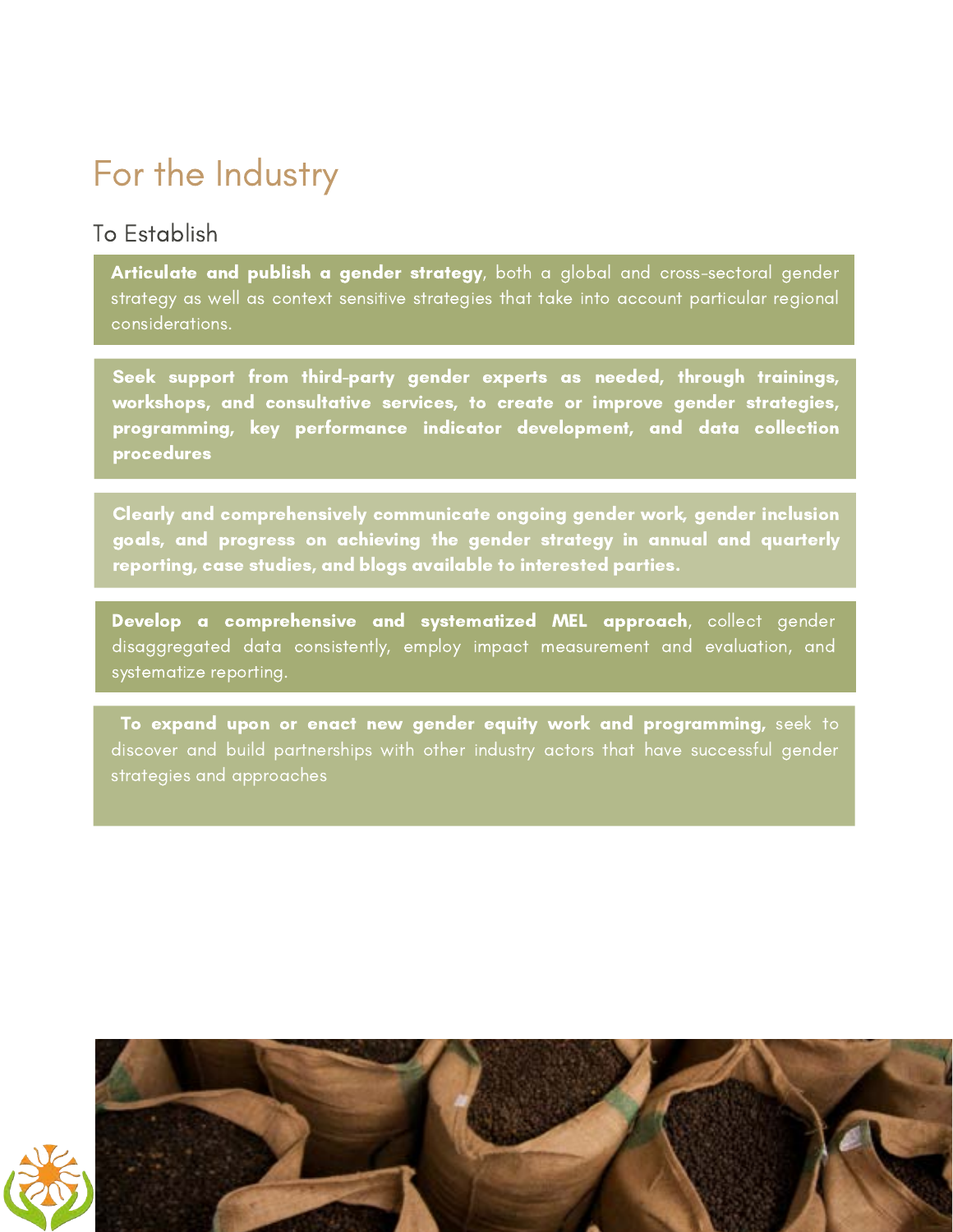#### To Implement

Design and deliver gender sensitive trainings and/or gender focused trainings for staff and producers.

**Construct and implement action plans** to address gender disparities, rather than simply observing gender disparities.

Develop a strong and agile feedback loop amongst staff and between staff and

#### To Mainstream

Make gender work a priority that is woven into and measured in all aspects of programming (eg. develop indicators, target goals, and future vision).

Improve consistency across sectors and services (i.e. replicating success in one area and applying learnings from various sectors to coffee and cocoa specifically).

**Establish better knowledge sharing practices** internally and externally to disseminate

make generation work a priority that is work a priority that is work and  $\alpha$  aspects of  $p$ 

Reevaluate and redesign current programming to embed gender equity goals at a base level. Effective and sustainable gender programming should feature a bottom-up approach that instills measurable and culturally appropriate gender equity initiatives across programs and across regions.

Include metrics that ensure the presence of gender-related goals in all EAS provider projects and programming, even when gender outcomes are not the project focus.

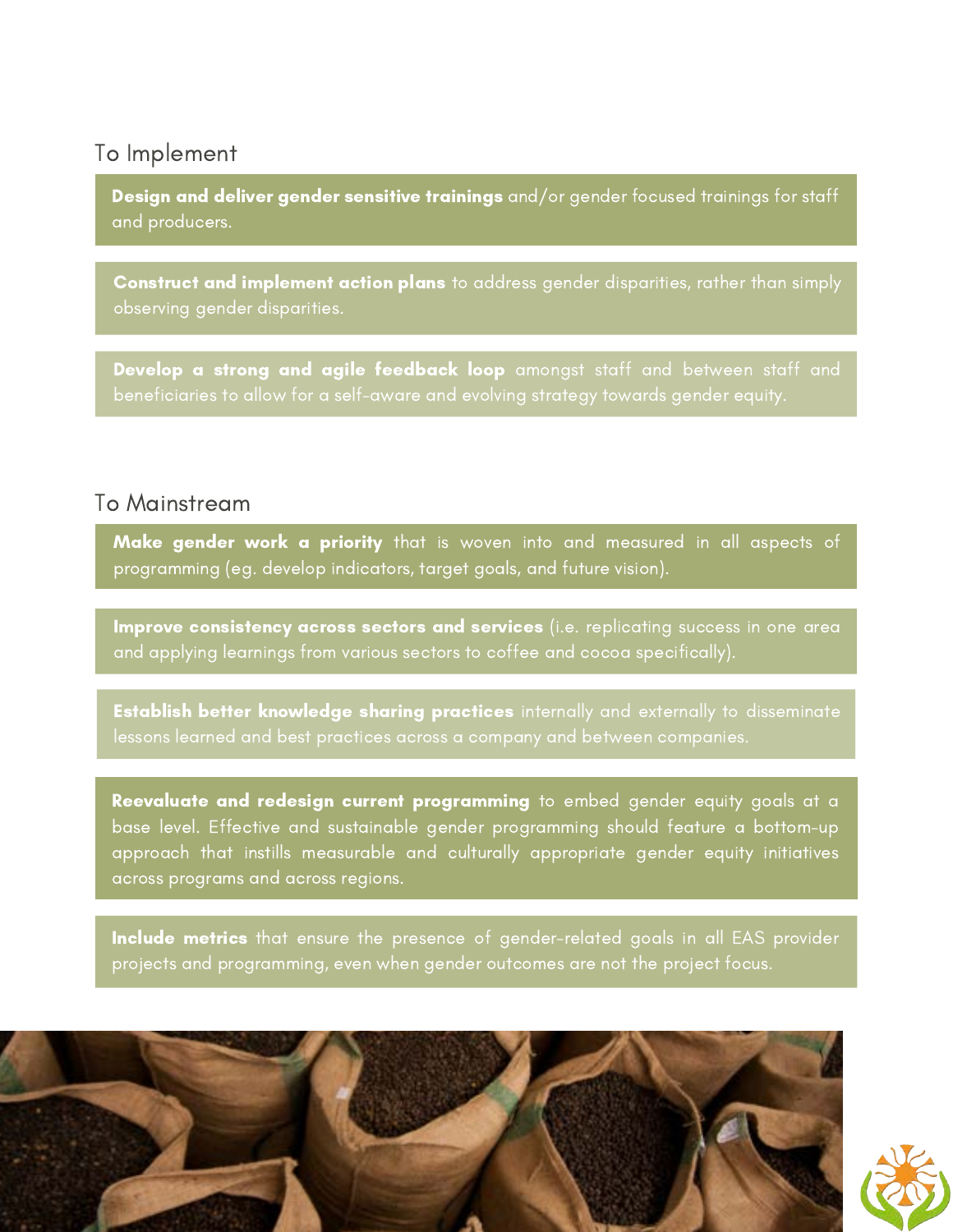## For Allies and Industry

#### To Implement

Highlight the business case among partners, advocating for their broader consideration of gender equity, and to encourage more industry-wide buy-in

Propose and support the piloting of innovative solutions that respond to gender inequities

Request gender analysis as a prerequisite for all sustainability and capacity building

Continually engage with industry-wide reports about gender to increase awareness of best practices and current progress

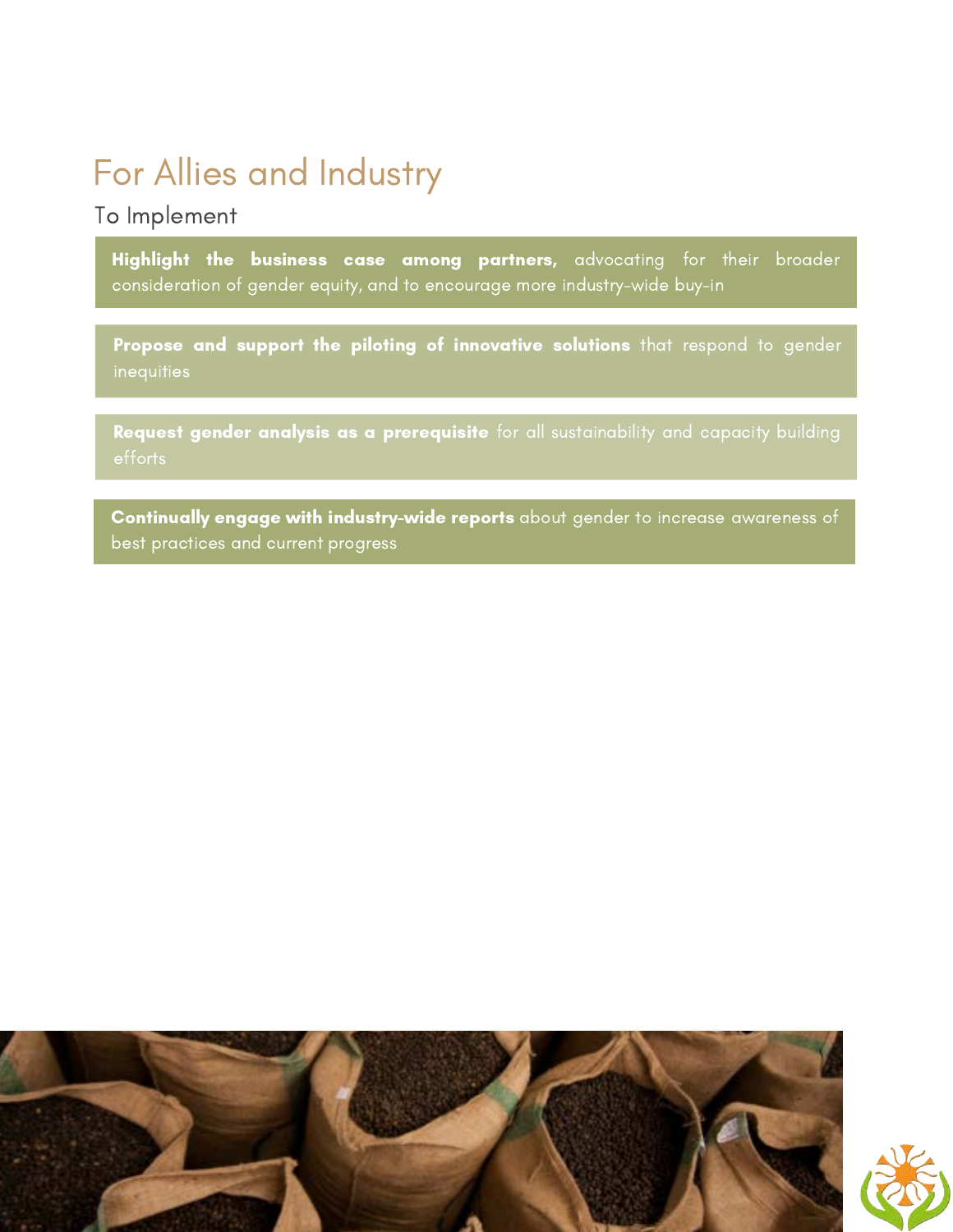

## PGE'S COMMITMENT & AREAS FOR FURTHER RESEARCH

To support the continual development of the coffee and cocoa sectors, PGE commits to developing new opportunities, services, and convenings for industry actors and EAS providers around the topic of gender equity.

To create the most relevant gender-related opportunities and services, PGE recognizes the need to promote and spearhead more research on the ways in which industry members can act to increase gender equitable outcomes. Areas for further research include:

- How are gender equity considerations integrated differently (or similarly) across different regions?
- What practices make particular interventions and industry partnerships successful (or unsuccessful)?
- How can the industry best make the business case for the importance of EAS providers to prioritize gender equity considerations?

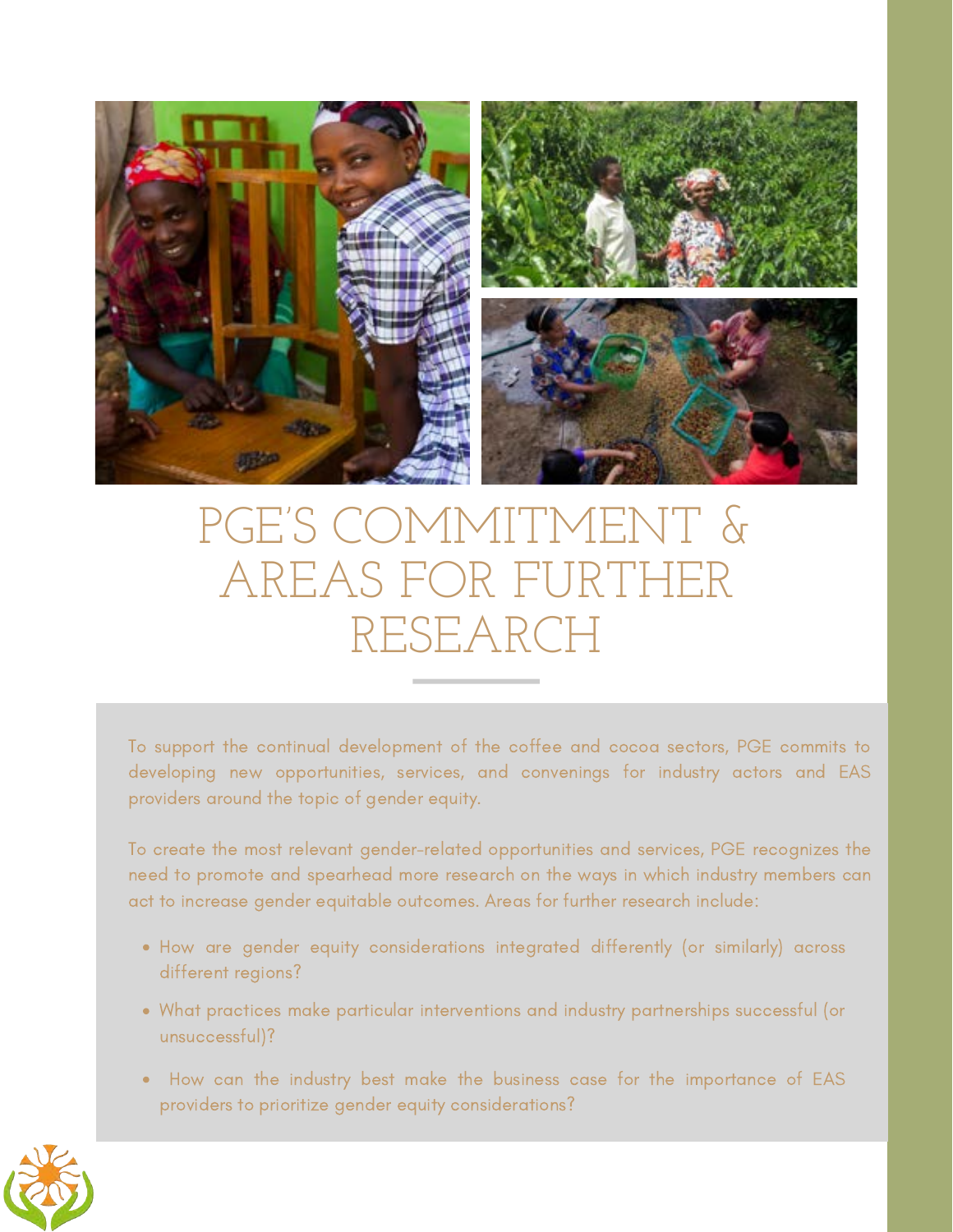- What should be the role/responsibility of large coffee traders in applying gender equity frameworks for independent coffee exporters on the ground?
- How is responsibility for gender equitable practices spread across the supply chain (and how should it be)?
- How important is having a centralized gender division to producing better outcomes for women farmers? Does it require compromising flexibility to local needs? Is there a tradeoff between sharing accountability for gender programming across all staff and having dedicated gender staff?
- What is the relationship between gender and youth as cross-cutting themes in the coffee and cocoa sectors?
	- Why are gender considerations so often grouped together with youth?
	- With an older generation of farmers working in the coffee and cocoa sectors, is the future of both sectors in danger? How can youth be encouraged to work in coffee and cocoa? How can gender equity solutions address this potential challenge?